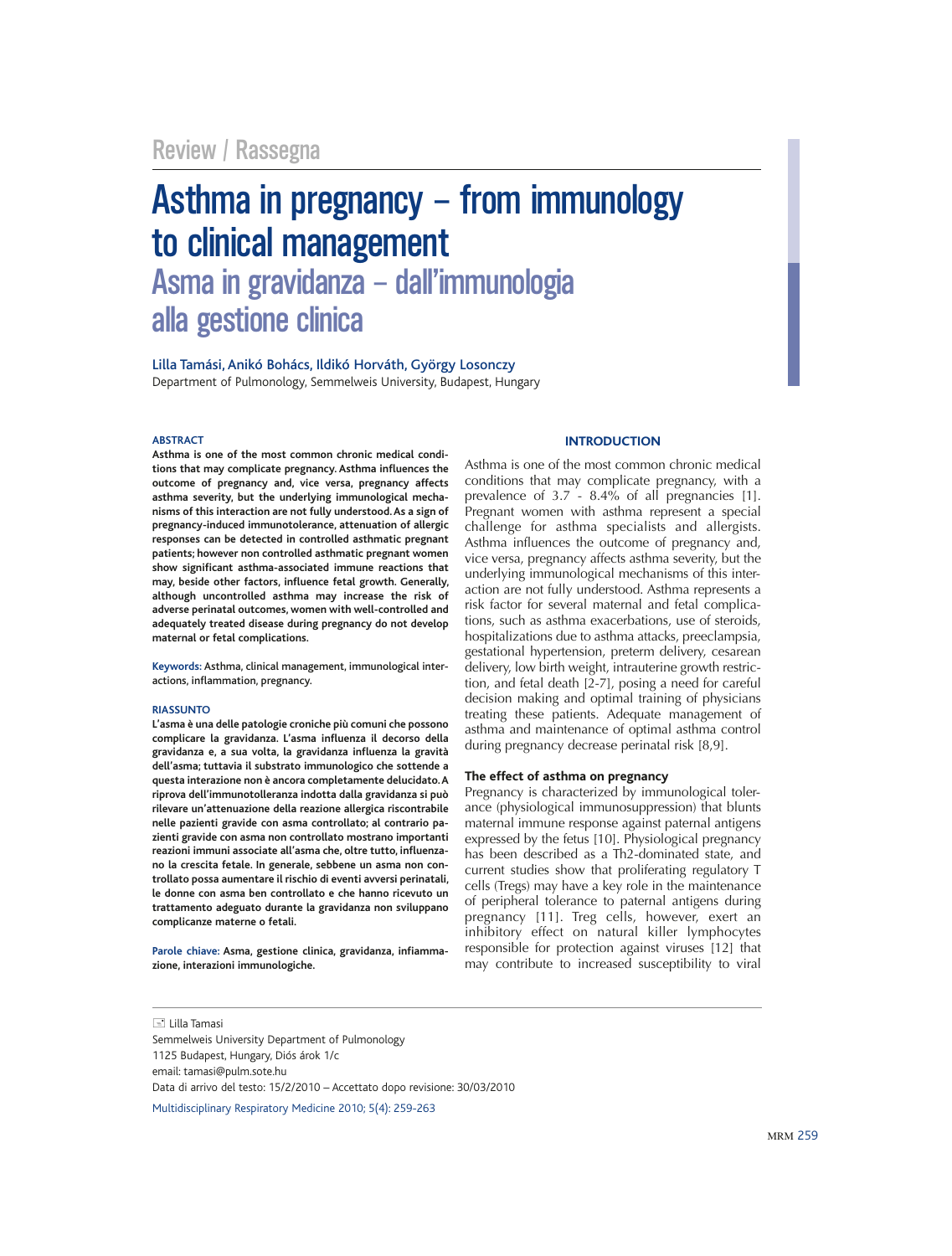infections (e.g. influenza), as observed with H1N1 influenza in pregnant women [13]. Diminished numbers of Treg cells in pregnancy were associated with immunological rejection of the fetus as well as preeclampsia and low fetal birth weight [14].

Asthma is traditionally considered as an allergic T helper cell 2 (Th2) type inflammation that leads to bronchial hyperresponsiveness, airway obstruction and – in some cases – tissue remodeling  $[15]$ . Immunological changes in asthmatic pregnancy are not well established. In a recent study we found signs of pregnancy-induced attenuation of allergic responses. Activated pools within CD4 and CD8 T cells were larger, and the number of natural killer T (NKT) cells was increased both in non-pregnant asthmatic and in healthy pregnant subjects (compared to non-pregnant healthy controls), but in (mostly well controlled) pregnant asthmatics no further lymphocyte activation was observed suggesting that the immunosuppressive effect of uncomplicated pregnancy may blunt the lymphocyte activation which characterizes asthma [16]. On the other hand, in our earlier study a significant amount of interferon (IFN)-γ producing cells was detected in peripheral blood obtained from not well controlled asthmatic pregnant women and a significant negative correlation was revealed between the number of IFN-γ positive T-cells and birth weight of newborns, pointing at fetal growth retardation related to active, asthma-associated maternal immune reactions [17]. In addition, considering another inflammatory marker, heat shock protein (Hsp)-70, higher circulating levels were detected in pregnant asthmatic women than in healthy pregnant women. Fetal birth weight is lower in pregnancies complicated with asthma, showing a relationship between asthmatic immune responses and altered fetal growth [18]. Supporting the possible adverse effect of asthmatic inflammation on pregnancy, in a recent database cohort of 13,100 pregnant asthmatics, a 35% increased risk of perinatal mortality was observed in the pregnancies of women with asthma [4]. Major factors contributing to this increased perinatal mortality might be maternal obesity and smoking, as well as uncontrolled asthma [5]. Another recent study of pregnant women with physician-diagnosed asthma evaluated their asthma control repeatedly during pregnancy based on symptom frequency and interference with daily activities and sleep, and reported hospitalizations and unscheduled clinic visits for asthma exacerbations. According to their results, the incidence of preterm delivery is higher among patients with inadequate asthma symptom control during the first part of pregnancy compared to patients with adequate asthma control, and patients who are hospitalized for asthma during pregnancy have a higher incidence of preterm delivery compared to asthmatic women without a history of hospitalization. Thus there may be a risk for preterm delivery posed by poorly controlled maternal asthma [8]. Maternal asthma is also known as a risk factor for the development of asthma in children [19].

## **Influence of pregnancy on the course of asthma**

Pregnancy has also an effect on the course of asthma. Asthma improves during pregnancy in about onethird, remains the same in another one-third, and worsens in one-third of pregnant women. More severe asthma before pregnancy represents a higher risk of worsening during pregnancy and there is a concordance between the courses of asthma during subsequent pregnancies [20]. Asthma-specific quality of life in early pregnancy is related to subsequent asthma morbidity during pregnancy [21].

Severity of asthma symptoms during pregnancy may also be influenced by fetal gender. Worsened asthma symptoms [22] and higher incidence of intrauterine growth retardation [23] were observed in pregnant asthmatics with female fetuses. On the other hand, obesity was also associated with an increased risk of asthma exacerbations during pregnancy [3]. In addition, maternal obesity without asthma influences also pregnancy negatively by increasing the risk for adverse perinatal outcomes (preeclampsia, gestational diabetes, intrauterine fetal retardation and fetal death) [24]. However, immunological mechanisms underlying alteration of the course of asthma during pregnancy or predicting biomarkers of worsening are largely unknown.

#### **Management of asthma during pregnancy**

#### **Diagnosis and monitoring**

Due to the bilateral interactions of asthma and pregnancy and alterations of asthma severity during pregnancy, establishing optimal asthma management during gestation often represents a special challenge for the attending physician. The diagnosis of asthma is usually known already before pregnancy. However, if first symptoms occur during gestation, reduced forced expiratory volume in one second (FEV<sub>1</sub>) or ratio of  $FEV<sub>1</sub>$  to forced vital capacity (FVC), together with a 12% or greater improvement in  $FEV<sub>1</sub>$  after inhalation of rapid acting beta-agonist, confirm the diagnosis of asthma. Testing bronchial hyperresponiveness is contraindicated during pregnancy (because of the lack of safety data); thus women with a clinical picture of new-onset asthma without spirometric confirmation of the diagnosis should be treated for asthma during pregnancy [25]. Skin prick tests are not recommended during pregnancy (risk of systemic reactions), but specific IgE antibodies to suspected allergens may be evaluated [25].

Assessment of asthma control level in pregnant asthmatics is similar to the method applied in non-pregnant patients [7].

Fractioned concentration of nitric oxide present in exhaled breath (FE<sub>NO</sub>) has been evaluated as a simple and non-invasive tool for assessing airway inflammation in asthma [26]. Our recent study provided data supporting high reproducibility of  $FE_{NO}$  measurement in pregnant subjects. According to the results pregnancy itself does not alter  $\widetilde{FE}_{NO}$  levels either in healthy or in asthmatic patients and  $FE_{NO}$  levels of pregnant asthmatic patients correlate with the level of asthma control [27]. A single-blind trial of corti-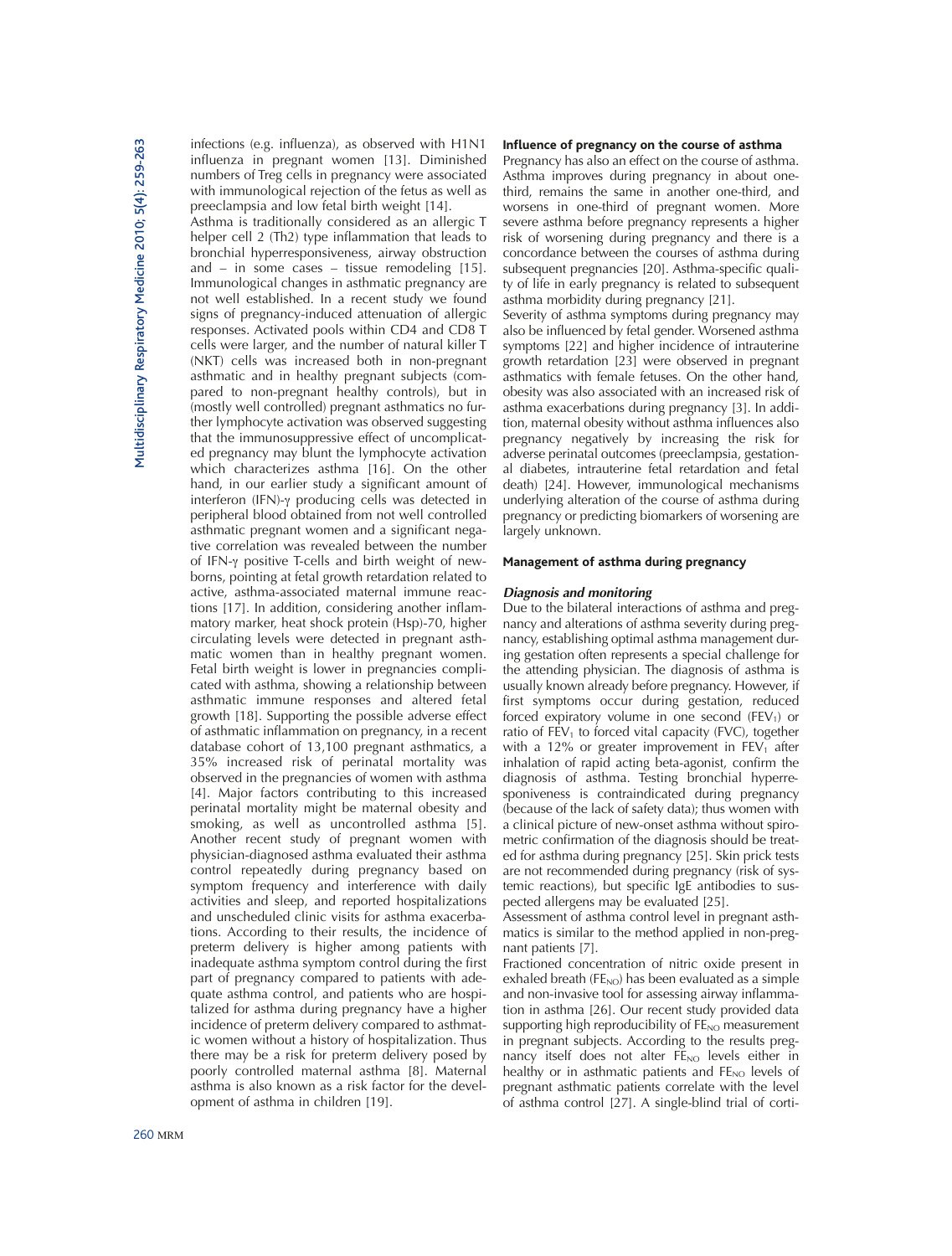costeroid therapy based on either  $FE<sub>NO</sub>$  measurements or current guidelines showed lower daily dose of inhaled corticosteroid in the  $FE_{NO}$  group [28]. Since reaching asthma control by using the lowest possible required dose is critical in pregnant asthmatics, exhaled NO measurement may have importance in this patient group.

# **Treatment**

Asthmatic pregnant patients should be educated about their disease and its treatment (Table I), as strongly recommended in the GINA guidelines [7]. Smoking cessation is necessary for asthmatic pregnant women, due to known adverse effects of smoking on mother's disease as well as the known higher risk for neonatal asthma in asthmatic pregnant women who smoke [29]. According to data on adverse effects of asthma medications in pregnancy, most of the findings are reassuring [25]. Many observational studies have shown no increased perinatal risks associated with the use of currently available inhaled beta-agonists and corticosteroids [30-33]. The use of bronchodilators during pregnancy was associated with an increased risk of gastroschisis among infants in one study [34]. Higher risk of cardiac defects was also observed in newborns of asthmatic pregnants in one study [35]; however, asthma exacerbation itself during pregnancy may increase the risk of congenital malformations [36].

Generally, according to currently available safety data albuterol is the reliever medication of preference. Considering inhaled corticosteroids, budesonide is the preferred choice due to reassuring data in human pregnancies [32]. Among the long-acting inhaled beta-agonists, both formoterol and salmeterol may be used as add-on therapy in pregnant patients if warranted by symptoms occurring despite regularly used inhaled corticosteroid therapy. Leukotriene-receptor antagonists montelukast and zafirlukast seemed also to be safe during gestation, but the available human data are scarce [9]. In one recent study enrolling 180 asthmatic pregnant women taking montelukast, no increase in the rate of major congenital malformations was observed [37].

Pregnant patients with well-controlled asthma should continue taking their medications. Although

## **TABLE I: MAIN PATIENT EDUCATIONAL TOPICS FOR ASTHMATIC PREGNANT PATIENTS**

| Main patient<br>educational topics                                                 | Description                                                                                                                                                                                        |
|------------------------------------------------------------------------------------|----------------------------------------------------------------------------------------------------------------------------------------------------------------------------------------------------|
| General information                                                                | Basic information about asthma<br>and its relationship to pregnancy<br>Facts regarding mother<br>and fetus safety                                                                                  |
| Use of inhaler devices                                                             | Demonstration of correct use<br>of devices prescribed<br>to the patient                                                                                                                            |
| Adherence to treatment                                                             | Necessity of regular visits<br>and proper controller medication<br>during pregnancy complicated<br>with asthma                                                                                     |
| Environmental control<br>measures to reduce exposure<br>to allergens and irritants | Avoidance of known allergens<br>and smoking                                                                                                                                                        |
| Self-treatment action plan                                                         | Written schedule for maintenance<br>therapy and doses of rescue<br>medication for increased<br>symptoms; education about signs<br>of asthma exacerbation and urgent<br>or emergency help providers |

in non pregnant and permanently well-controlled asthmatics the guidelines recommend consideration of a step down in therapy [7], in pregnant well-controlled patients the maintenance of controller treatment may be decided in order to reduce the risk of control loss. Therapy should be increased by one step in patients with asthma that is not well controlled (Table II). A two-step increase, a course of oral corticosteroids, or both should be recommended for women with asthma that is very poorly controlled (Table II) [25].

Monthly asthma control assessment is recommended for women who require controller therapy during pregnancy. Optimal obstetrical care of not well controlled asthmatic pregnant patients means more frequent ultrasonographic examinations (to monitor fetal growth, which can be affected by uncontrolled asthma) and assessment of fetal well-being (nonstress

| <b>Step</b> | Preferred controller medication                                  | Alternative controller medication                                 |
|-------------|------------------------------------------------------------------|-------------------------------------------------------------------|
|             | none                                                             |                                                                   |
| 2           | Low-dose inhaled corticosteroid                                  | LTRA, cromolyn, theophylline                                      |
| 3           | Medium-dose inhaled corticosteroid                               | Low-dose inhaled corticosteroid + LABA or LTRA<br>or theophylline |
| 4           | Medium-dose inhaled corticosteroid + LABA                        | Low-dose inhaled corticosteroid + LTRA or theophylline            |
|             | High-dose inhaled corticosteroid + LABA                          |                                                                   |
| 6           | High-dose inhaled corticosteroid + LABA<br>+ oral corticosteroid |                                                                   |

## **TABLE II: STEPS OF ASTHMA MAINTENANCE THERAPY DURING PREGNANCY**

*Definition of abbreviations:* LTRA, leukotriene-receptor antagonist; LABA, long-acting beta-agonist. From [25] with permission.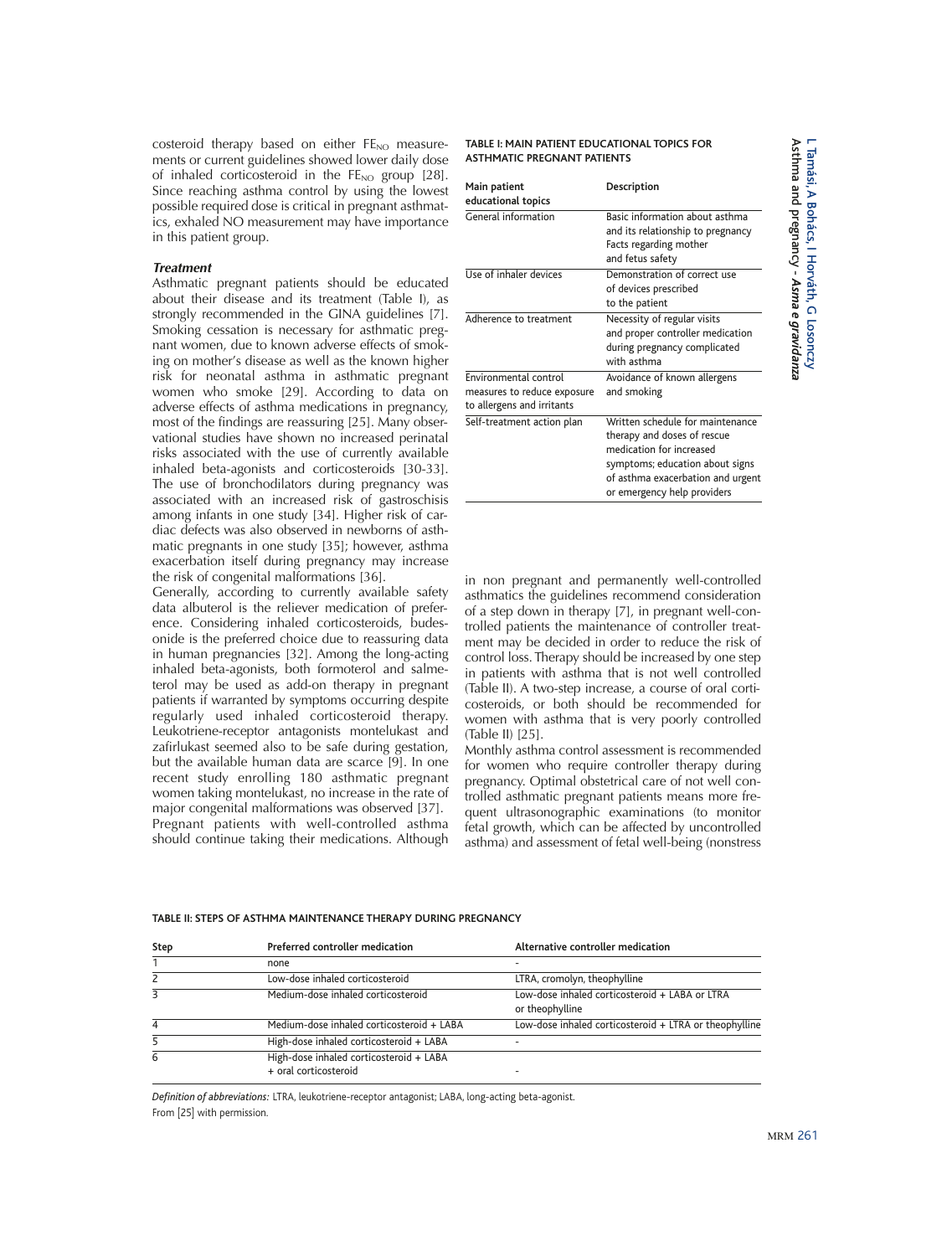testing from the 32<sup>nd</sup> gestational week). During labor and delivery the use of asthma medications should be continued. Women who have received systemic corticosteroids during pregnancy are recommended to receive intravenous corticosteroids during labor and for 24 hours after delivery [25].

In conclusion, asthma is probably one of the most common chronic diseases complicating pregnancy and influencing its outcome. Generally, although uncontrolled asthma may increase the risk of adverse perinatal outcomes, women with well-controlled, adequately treated disease during pregnancy do not develop maternal or fetal complications. Good and

#### **References**

- 1. Kwon HL, Belanger K, Bracken MB. Asthma prevalence among pregnant and childbearing-aged women in the United States: estimates from national health surveys. Ann Epidemiol 2003;13:317-324.
- 2. Demissie K, Breckenridge MB, Rhoads GG. Infant and maternal outcomes in the pregnancies of asthmatic women. Am J Respir Crit Care Med 1998;158:1091-1095.
- 3. Hendler I, Schatz M, Momirova V, Wise R, Landon M, Mabie W, Newman RB, Kiley J, Hauth JC, Moawad A, Caritis SN, Spong CY, Leveno KJ, Miodovnik M, Meis P, Wapner RJ, Paul RH, Varner MW, O'Sullivan MJ, Thurnau GR, Conway DL; National Institute of Child Health and Human Development Maternal-Fetal Medicine Units Network. Association of obesity with pulmonary and nonpulmonary complications of pregnancy in asthmatic women. Obstet Gynecol 2006;108:77-82.
- 4. Breton MC, Beauchesne MF, Lemière C, Rey E, Forget A, Blais L. Risk of perinatal mortality associated with asthma during pregnancy. Thorax 2009;64:101-106.
- 5. Schatz M. Is maternal asthma a life or death issue for the baby? Thorax 2009;64:93-95.
- 6. Schatz M, Dombrowski MP, Wise R, Momirova V, Landon M, Mabie W, Newman RB, Rouse DJ, Lindheimer M, Miodovnik M, Caritis SN, Leveno KJ, Meis P, Wapner RJ, Paul RH, O'Sullivan MJ, Varner MW, Thurnau GR, Conway DL; National Institute of Child Health and Human Development Maternal-Fetal Medicine Units Network; National Heart, Lung, and Blood Institute. Spirometry is related to perinatal outcomes in pregnant women with asthma. Am J Obstet Gynecol 2006;194:120-126.
- 7. GINA Report, Global Strategy for Asthma Management and Prevention 2007 (update). www.ginaasthma.org.
- 8. Bakhireva LN, Schatz M, Jones KL, Chambers CD; Organization of Teratology Information Specialists Collaborative Research Group. Asthma control during pregnancy and the risk of preterm delivery or impaired fetal growth. Ann Allergy Asthma Immunol 2008;101:137-143.
- 9. National Heart, Lung, and Blood Institute. National Asthma Education and Prevention Program. Expert panel report 3: Guidelines for the Diagnosis and Management of Asthma. Full report 2007. (Accessed February 3, 2010, at http://www.nhlbi.nih.gov/guidelines/asthma/asthgdln.pdf.).
- 10. Saito S, Shiozaki A, Sasaki Y, Nakashima A, Shima T, Ito M. Regulatory T cells and regulatory natural killer (NK) cells play important roles in feto-maternal tolerance. Semin Immunopathol 2007;29:115-122.
- 11. Somerset DA, Zheng Y, Kilby MD, Sansom DM, Drayson MT. Normal human pregnancy is associated with an elevation in the immune suppressive CD25+ CD4+ regulatory Tcell subset. Immunology 2004;112:38-43.

frequent communication between obstetrics, pulmonologists, allergist and general practitioners is a vital necessity of asthma treatment during pregnancy.

**ACKNOWLEDGEMENT:** This study was supported by the Hungarian Scientific Research Foundation (OTKA K- 68758). The authors thank Professor Michael Schatz from Kaiser-Permanente Medical Center, San Diego, CA for his kind permission to use data of Table II.

**CONFLICT OF INTEREST STATEMENT:** None of the authors has any conflict of interest to declare in relation to the subject matter of this manuscript.

- 12. Trzonkowski P, Szmit E, Myśliwska J, Dobyszuk A, Myśliwski A. CD4+CD25+ T regulatory cells inhibit cytotoxic activity of T CD8+ and NK lymphocytes in the direct cell-to-cell interaction. Clin Immunol 2004;112:258-267.
- 13. Su LL, Chan J, Chong YS, Choolani M, Biswas A, Yong EL. Pregnancy and H1N1 infection. Lancet 2009;374:1417.
- 14. Toldi G, Svec P, Vásárhelyi B, Mészáros G, Rigó J, Tulassay T, Treszl A. Decreased number of FoxP3+ regulatory T cells in preeclampsia. Acta Obstet Gynecol Scand 2008;87:1229-1233.
- 15. Lloyd CM, Hawrylowicz CM. Regulatory T cells in asthma. Immunity 2009;31:438-449.
- 16. Bohács A, Pállinger E, Tamási L, Rigó J Jr, Komlósi Z, Müller V, Dong Y, Magyar P, Falus A, Losonczy G. Surface markers of lymphocyte activation in pregnant asthmatics. Inflamm Res 2010;59:63-70.
- 17. Tamási L, Bohács A, Pállinger E, Falus A, Rigó J Jr, Müller V, Komlósi Z, Magyar P, Losonczy G. Increased interferongamma- and interleukin-4-synthesizing subsets of circulating T lymphocytes in pregnant asthmatics. Clin Exp Allergy 2005;35:1197-1203.
- 18. Tamási L, Bohács A, Tamási V, Stenczer B, Prohászka Z, Rigó J Jr, Losonczy G, Molvarec A. Increased circulating heat shock protein 70 levels in pregnant asthmatics. Cell Stress Chaperones 2010;15:295-300.
- 19. Latzin P, Frey U, Roiha HL, Baldwin DN, Regamey N, Strippoli MP, Zwahlen M, Kuehni CE; Swiss Paediatric Respiratory Research Group. Prospectively assessed incidence, severity, and determinants of respiratory symptoms in the first year of life. Pediatr Pulmonol 2007;42:41-50.
- 20. Schatz M. Interrelationships between asthma and pregnancy: a literature review. J Allergy Clin Immunol 1999;103:S330-S336.
- 21. Schatz M, Dombrowski MP, Wise R, Lai Y, Landon M, Newman RB, Rouse DJ, Miodovnik M, O'Sullivan MJ, Caritis SN, Leveno KJ, Wapner RJ, Conway DL; Eunice Kennedy Shriver National Institute Of Child Health And Human Development Maternal-Fetal Medicine Units Network And The National Heart Lung And Blood Institute. The relationship of asthma-specific quality of life during pregnancy to subsequent asthma and perinatal morbidity. J Asthma 2010;47:46-50.
- 22. Bakhireva LN, Schatz M, Jones KL, Tucker CM, Slymen DJ, Klonoff-Cohen HS, Gresham L, Johnson D, Chambers CD; OTIS Collaborative Research Group. Fetal sex and maternal asthma control in pregnancy. J Asthma 2008;45:403-407.
- 23. Murphy VE, Gibson PG, Giles WB, Zakar T, Smith R, Bisits AM, Kessell CG, Clifton VL. Maternal asthma is associated with reduced female fetal growth. Am J Respir Crit Care Med 2003;168:1317-1323.